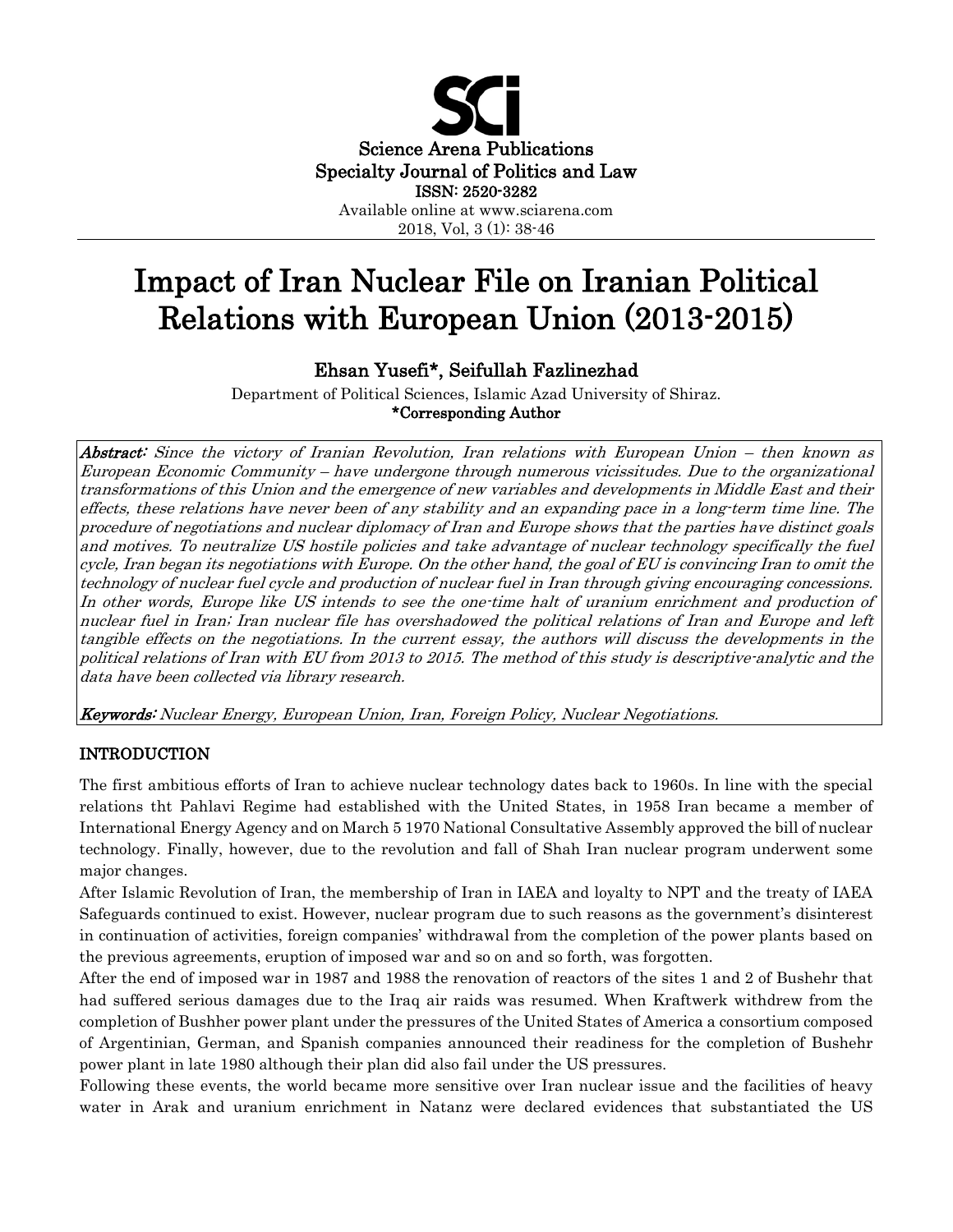allegations concerning Iran policies for achieving nuclear weapons. Upon the beginning of the disputes of Iran nuclear file, European countries sought to retain their central role in Iran relations with IAEA. Eventually, Europe's consensus with the US caused Iran nuclear file to be referred to the UN Security Council.

In the Ninth and Tenth Governmen a new definition of the west was presented. The total sum of the records of western actions in recent years showed that western countries are in fact after the surrender of Iran instead of reducing the tension and reaching coexistence (Dehqani Firuzabadi, 2012).

From 2005 to 2013 political and economic relations of Iran and EU declined in considerable size. Diplomatic ties and delegations reached their minimum record. On June 2008 EU announced that as long as Iran is not transparent about its nuclear program and does not build confidence, EU will refuse from establishing extended ties with this country (Khluzade and Afzali, 2011).

Iran-EU ties changed upon the election of encumbant Hassan Rouhani. The reasons for this change should be first sought for in the new principles of Iranian foreign policy that include insistence on active, constructive and realist foreign policy, priority of national interests in foreign policy, moderationism in foreign policy, constructive and pacifist interaction.

In general, the reactions of European officials indicate that they are optimist of the election of Hassan Rouhani and they hope to start a new era of good relations with Iran. In fact, regional role and place of Iran as well as the status of EU in international system have brought about mutual necessities for comprehensive and good ties between the two parties.

# Europe and Iran Nuclear Issue:

# A Review of the Relations Background:

Since the victory of Islamic Revolution, the ties between Iran and EU have experienced various vicissitudes and developments. In some eras, these bilateral ties had been cold and full of tension while in some other eras a suitable atmosphere dominated these ties. Generally speaking, Iran-EU ties can be studied in three periods: First period begins from the victory of Islamic Revolution and lasts until the early 1990s. In this era, the ties beween the two parties turns cold and unfriendly and an atmposphere of inconfidence prevails. The consensus of EU and US of Iran as a threat to the region and also of some issues like Salman Rushdi have overshadowed the ties of the two parties.

Second period starts from early 90s and lasts until the election of Khatami in 1997. During this period despite some developments in bilateral ties like the decision of EU for critical talks with Iran without following the policy of US in rising economic sanctions against Iran the inactive state of the relations of two parties continued. In the third period, which began in 1997 when Khatami Administration started its work, positive approach of EU to Iran internal changes and the interest of EU member states in supporting the new government whose first foreign policy was reducing tension led to the unprecedented improvement of the bilateral ties.

The replacement of critical dialogue of EU with a comprehensive dialogue in 1998 is itself an endorsement of this basic change in the relations of two parties. The other index that endorses this change is related to numerous political delegations. These delegations refer to the will of Iran and European countries for boosting ties (Behzad, 2004).

Generally speaking, the reasons of the coldness of Iran-EU ties in 1980s can be studied in three macro, regional and micro levels.

In macro-level analysis given the structure that governs international arena before and after the fall of USSR one can analyze the behavioral changes of European Union. Before the fall of USSR, the bipolar system that prevailed international relations had categorized western countries and capitalism in one bloc that was led by USA. The general orientation of these countries in the field of foreign policy was generally in line with the stances of United States. Under such conditions, EU as an important member of western bloc adopted a pro-US policy against Iran during 1980s and limited its relations with Iran (Behzad, 2004).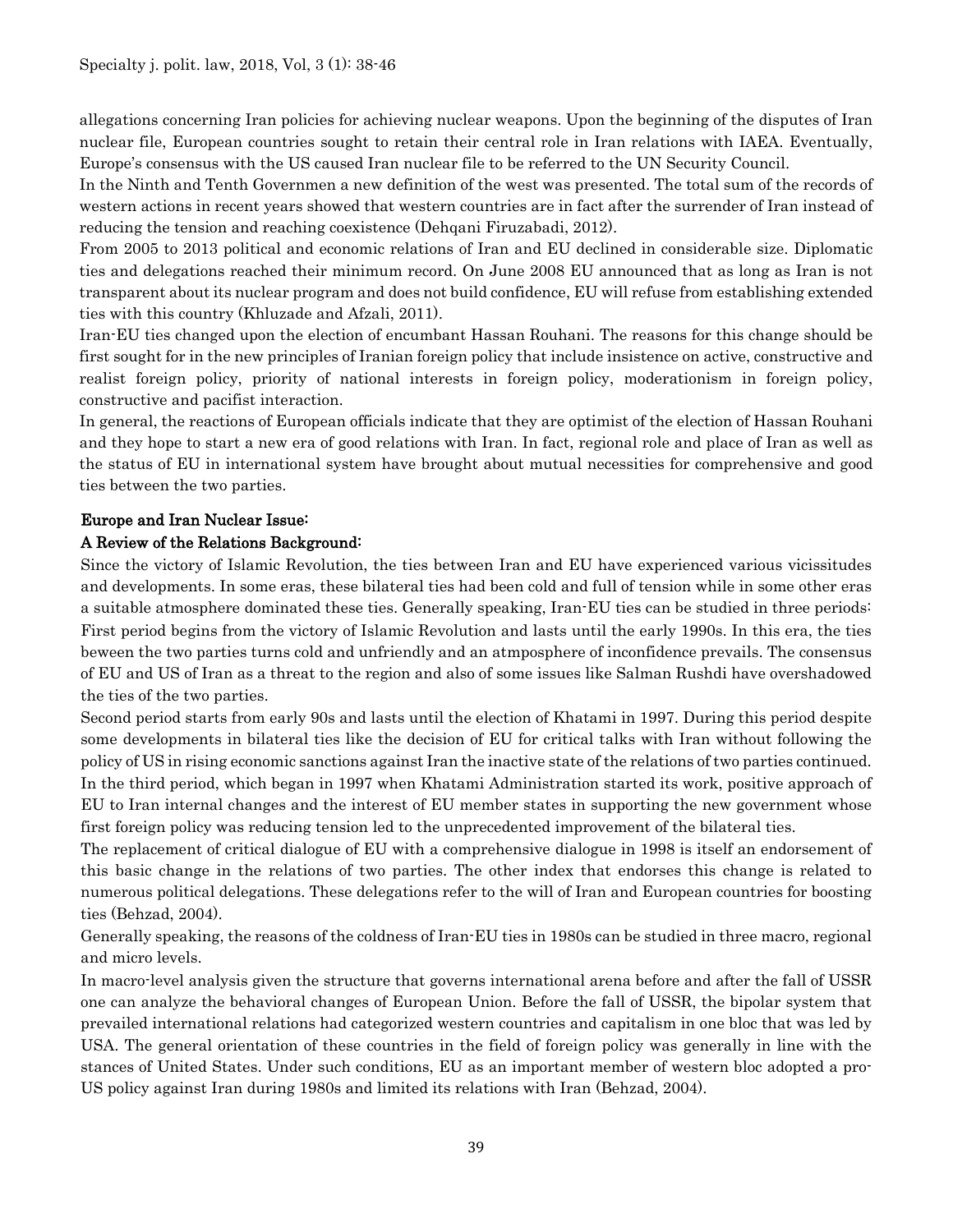After the fall of USSR, EU found more freedom of action in foreign policy due to the new multipolar system insofar as in many cases despite the warnings and disagreement of US it decided to establish close ties with Iran.

In regional level of analysis, occurrence of such events as Iraq invasion to Kuwait, forced EU to revise its early conceptions of Iran. This event showed that the judgement of western countries regarding Iran as a warmonger and a key threat in the region was wrong. After a while upon the emergence of Taliban in Afghanistan, the role and importance of Iran were revealed to EU.

Finally, in micro-level, Khatami's reformist administration in Iran that pursued the strategy of rule of law and sought to reduce the existing tensions abroad provided more incentives for EU to establish close ties with Iran. This issue along with Iranian party's interest in improvement of its relations with EU led to the promotion of the level of relations between two parties both from qualitative and quantitative points of view (Behzad, 2004).

#### European Union and Nuclear Activity of Iran:

Generally speaking, the issue of proliferation of WMD including nuclear weapons in the world has been one of the key concerns and problems of EU in the domain of foreign policy. From the point of view of EU, expansion of these weapons has diametrically reduced the world security and stability and led to international insecurity. For this reason, during past years European Union has struggled to halt the expansion of these weapons by various countries.

As to Iran the issue of WMD and nuclear weapons has always been one of the focal points of the EU-Iran talks. EU insists on the transparency and legal state of Iran nuclear programs and emphasizes that this program should be totally in line with the international institutions and regimes (Behzad, 2004).

According to Javier Solana the then [European Union'](https://en.wikipedia.org/wiki/European_Union)s [High Representative for Common Foreign and Security](https://en.wikipedia.org/wiki/High_Representative_for_Common_Foreign_and_Security_Policy)  [Policy,](https://en.wikipedia.org/wiki/High_Representative_for_Common_Foreign_and_Security_Policy) Europeans struggle to prevent Iran from continuing the process, which in their eyes may lead this country to the nuclear weapons through double policies. In other words, on the one hand, they insisted on the continuation of diplomacy and negotiation and on the other hand, they seek to draft a resolution against Iran nuclear program and try to convince all members of the UN Security Council to take serious actions that may halt Iran uranium enrichment plan (Golshanpazhuh, 2005).

In line with this dual policy as regards Iran nuclear file and for the sake of punishing this country due to its negligence of the demands of Board of Governors of the International Atomic Energy Agency and refusal of halting the uranium enrichment, EU referred Iran nuclear file to UN Security Council.

Europe adopts a dual policy regarding Iran nuclear program and threatens it will refer the file to UN Security Council and eventually operationalizes this threat and after drafting a statement of Iran nuclear issue that was ratified by France and UK Iran file is referred to Security Council.

After the positive vote of the Board of Governors to the resolution proposed by EU that requested the referral of Iran nuclear file to Security Council, Javier Solana the then European Union's High Representative for Common Foreign and Security Policy declared the resolution a sign of consensus of the member states of the Board of Governors and at the same time emphasized that the doors of dialogue are still open. Moreover, EU expressed its delight of the acceptance of the proposed resolution (Golshanpazhuh, 2005).

According to European countries, if each one of the Middle East countries reachs asymmetric power it will be able to change the international balance. Accordingly, any effort on the behalf of Iran for reaching nuclear power can be associated with certain consequences in regional power balance domain and this implies that Iran is of such a stature that allows it to change the political and international equations (Motaqi, 2005).

Europeans believe that Iran nuclear program aims at reaching nuclear weapon, because they are of the belief that Iran does not have any popularity by its Arab neighbors and it has no common ground with them but its policies regarding Palestine. Europeans suggest that Iran seeks to enhance its nuclear power in order to reduce its regional vulnerability based on the past bitter experiences of the eight years' war with Iran as well as US military invasions to neighboring countries. This is the issue that despite the insistence of Iran on the peaceful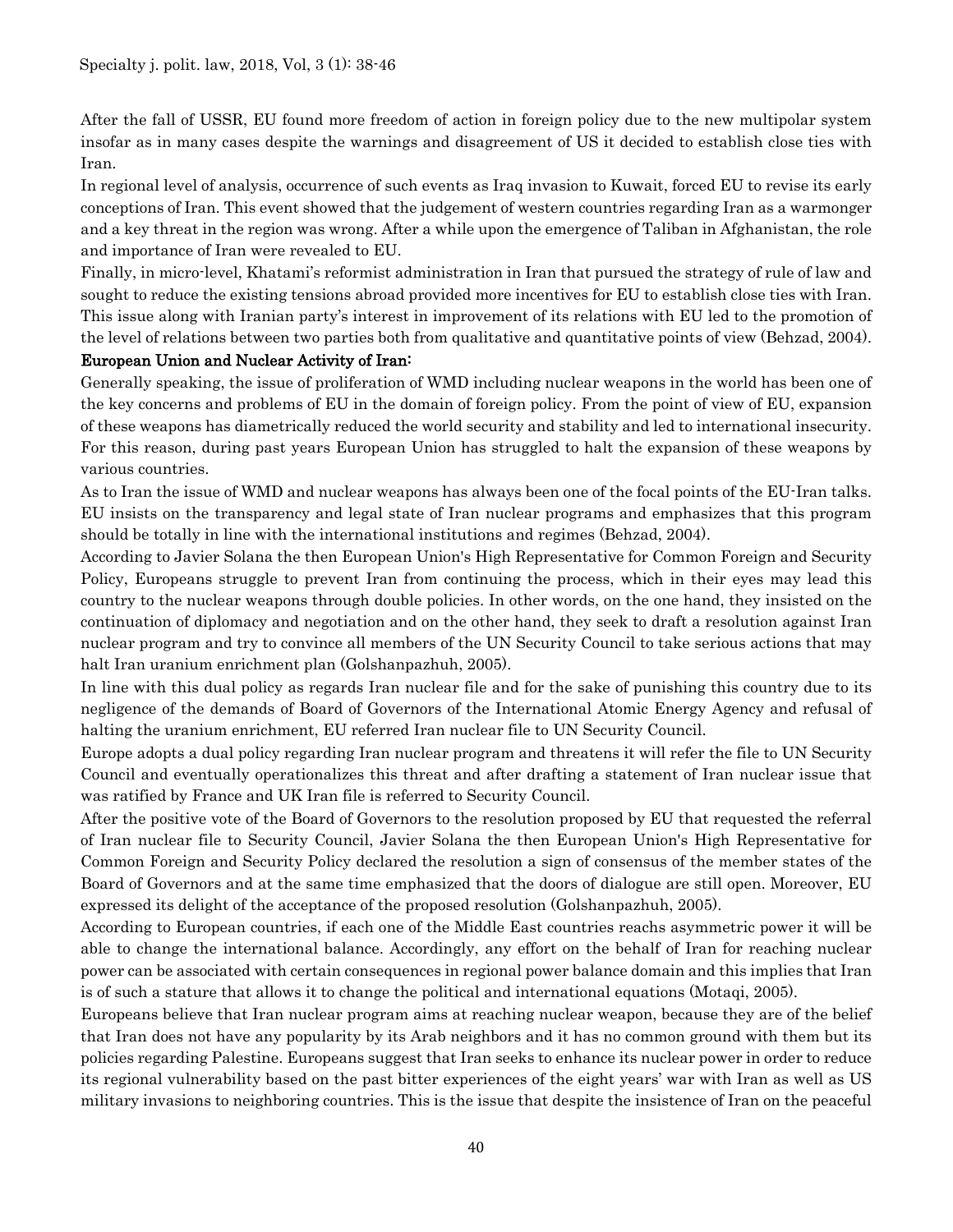nature of its nuclear efforts has changed to the most important and vital subject of EU and the west (Falahi, 2006).

One of the issues that has deepened the gaps between Iran and EU as regards Iran nuclear program is the location of this country in Middle East as a crisis hub neighboring such countries as India and Pakistan (that have Nuclear Weapons) and more importantly its short distance from Israel. Due to the radical statements of Iranian officials as to the existence of Israel the latter is always alert of using nuclear weapons against Iran because Israel sees Iran as a true threat. In such conditions, Europeans suggest that Iran is very likely to make efforts to reach WMD. Then European countries support Israel and accuse Iran of "provoking genocide".

Secondly, there is a similarity between the conditions of the countries that have had nuclear weapons and the current conditions of Iran. These countries can hardly believe that Iran would enrich uranium for peaceful purposes.

Thirdly, Islamic Republic of Iran's support of such groups as Hezbollah and Hamas during the past three decades since the occurrence of revolution in Iran has exposed this country to various types of accusations. For westerners believe that Iran supports these groups in order to undermine Israel and seeks to reach atomic weapons so that it may pose serious threats to the very existence of Israel.

Fourthly, Europeans declare Middle East their own neighbor and believe that Nuclear Weapons can be very dangerous for this region because they will be within the range of these weapons. They see the Middle East as a critical region and like US they also believe that even there may be a WWIII in this region. Europeans have experienced two world wars and are by no means willing to experience a third (Amini and Armin, 2007). Iran can be considered the closest nuclear threat to Eastern Europe and this fact is an impediment to any bilateral relation. As Russia announced, non-nuclear Iran is our strategic ally and nuclear Iran is our enemy. Likewise, Europe suggests that nuclear Iran is a direct threat that endangers the security and natural life of European people.

Regardless of the unofficial information, the range of Iranian missiles is more than 2 thousand kilometer and this range has experienced an ascending course and they can carry warheads (Haj Jafari, 2004).

Nuclear weapons can change Iran to a powerful country in the region and provide an opportunity to pursue its specific interests with power. Iran access to nuclear weapon will persuade other countries take effective steps in this domain and will be a basis for weapons race and would undermine the non-proliferation regime (Ahmadi Lefruki, 2008).

# Impact of Nuclear Issue on Iran Foreign Policy (2013-2015) as regards Europe: Principles of Iran Foreign Policy (2013-2015):

Iran believes that the basis of foreign policy should be providing the national interests and security of Iran and if foreign policy succeeds to guarantee the national interests of the country and opens the path of development and in other words, reduces the costs and enhances the benefits, this foreign policy will be desirable.

If we want to summarize this discourse of foreign policy, we will reach what follows:

- 1) Moderation: creation of balance between ideal and reality that culminates in realistic idealism. The discourse of moderation in foreign policy consists of realistic movement, self-trust, and balanced and intelligent action as well as constructive interaction and consensus with the aims of promotion of the place of the country. The meaning of balance between idealism and realism is seemingly the reduction of opposition with international system and naturally implies that Rouhani Administration is interested in accepting the current order of the world and seeks to have more interaction instead of the struggle for changing the international order.
- 2) Calculated International Power-seeking: power is one of the most fundamental concepts that can be said that is one of the pillars of the science of international relations. Rouhani has clearly spoken of this concept and issue of power calculation. On the other hand, it is evident that Iran's definition of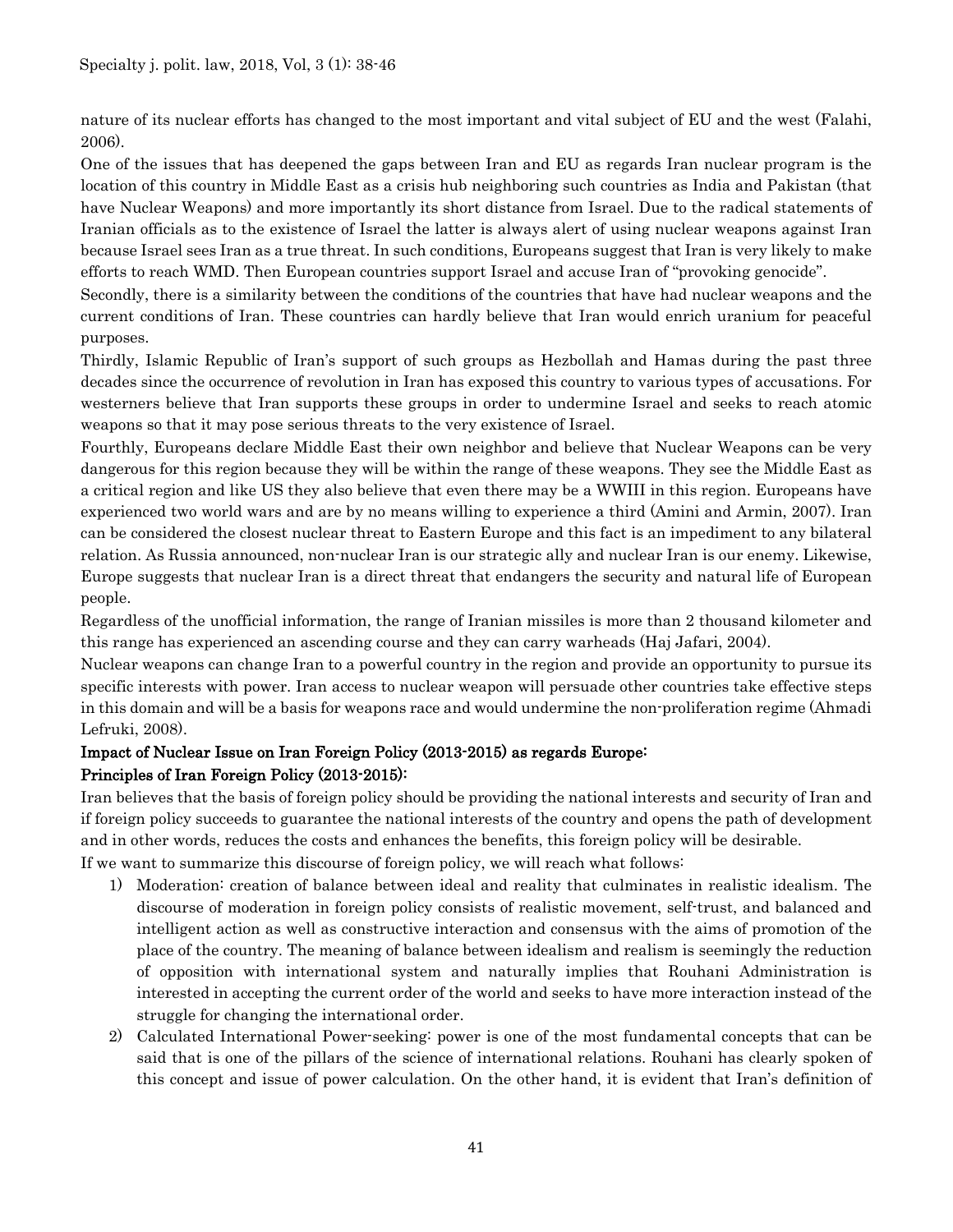power cannot be only focused on the military power like the traditional realists. Rather it is closer to the views of the later thinkers who consider power to be a combination of government capabilities.

- 3) Interaction with International Regime: establishing and strengthening bilateral and multilateral relations in order to strengthen national security and interests and promotion of sovereignity in the region has been among the basic principles of the foreign policy of Rouhani Administration.
- 4) Power Balance based on the Concept of Moderation: one of the other issues that has brought Iran's view closer to realism versus idealism is continuous insistence on the category of moderation.
- 5) Reducing Tensions: overcoming tensions and preventing from unnecessary tensions in the relations with various countries and removing unnecessary and irrelevant issues from the agenda of the relations with the EU and US.

Another important constituent that is needed to be investigated as regards the diplomacy of nuclear Iran in the interval years of 2013-2015 is the personality, or in other words, the ideas of the President and in a lesser scale of the negotiating team. The history of Islamic Republic of Iran's foreign policy in the past shows that the personality and thought of the President has played a key role in the definition, codification and continuation of the foreign policy of the government. Thus, the moderationist discourse that governs the foreign policy of Iran is indeed representing the mindset of the President who has a decisive role in the continuation of it (Dehqani Firoozabadi, 2014). Iran policy related to the nuclear issue is focused on the exit of Iran file from UN Security Council and completion of nuclear technology in the country. Iranian politicians believe that both for Iran and western countries the only solution is dialogue. The government should seek to remove the sanctions. Overall, many threats turned to new opportunities with the election of Rouhani as the new president and the place of Islamic Republic of Iran in international scene was promoted by the public opinion and the world people viewed Iran and Islamic Republic from a new perspective. The government's nuclear team consisted of the experienced forces of Ministry of Foreign Affairs contrary to previous teams in the past who did not have any experience in international negotiations. No doubt, experiences and work records of the members of this team have had considerable role in nuclear deal success that should be taken into account. Generally speaking, in Iran foreign policy in the years between 2013-2015 Iran rights were the focus of negotiations. The team sought to use logical arguments via constructive interaction to bring about conditions to thwart the possible threats posed by the west and in doing so, to pave the ground for sanction lift in order to remove the unjust pressure that has been put on Iranian nation. In fact, one can argue that the high environmental pressures that have been put on Islamic Republic of Iran were simultaneous with the election of an individual who considered the domain of foreign policy a field of interaction and reconciliation and had displomatic experiences. These factors together set the scene for change in the foreign policy of Iran (Haji Yusefi, 2005).

Iran/Europe ties changed with the election of new government in 2013. Reasons of this change can be sought for in new principles of foreign policy that consist of insistence on active, constructive and realistic foreign policy; foreign policy in the service of providing the national interests; moderationism in foreign policy; constructive interaction and tension-reduction.

Iran new approach to nuclear file that has been inaugurated with the announcement of "heroic flexibility" continued with intense negotiations of Iran with P5+1 during the UN General Assembly on September 2013. After the direct negotiations of the foreign ministers of Iran and USA and following the historic phone calls of the presidents of Iran and USA a new atmosphere took form in the negotiations.

The crisis in nuclear deal led to the adoption of comprehensive sanctions against Iran and reduced the level of international relations of Iran with EU. However, Iran nuclear deal with P5+1 opened a new chapter in the relations of Tehran with the world and specifically with EU and the implementation of JCPOA paved the path for the development and reinforcement of Iran foreign relations with EU.

Hassan Rouhani decided to travel to Europe after the implementation of JCPOA and his first destination was Italy. The reformist Khatami had also travelled to Italy. But during the presidency of Ahmadinejad Iran/EU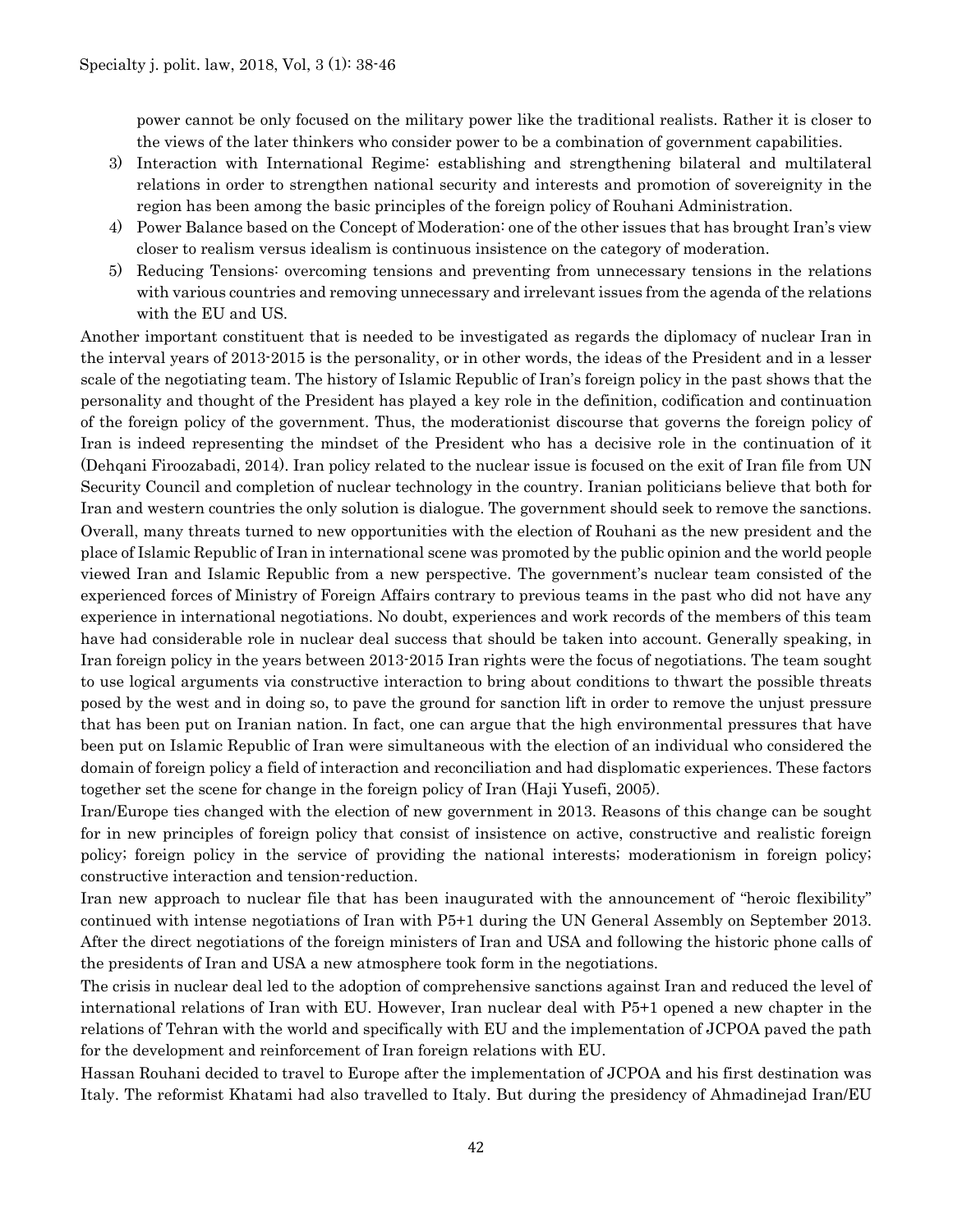ties were complicated and for this reason EU policies were all influenced by US policies. EU was the biggest business partner of Iran and after the sanctions these ties suffered a tangible decline. The policy of EU before Iran was concerned with security issues because the close ties of Iran with EU caused the security to be on the top of agenda but after the nuclear deal the experts hope these ties not to be focused on security and instead expand in economic and political directions.

After 12 years of dialouges between Iran with EU and then with P5+1, the world was witness to Vienna Deal on 14 July 2015 as regards the nuclear activities of Iran. Then in a six months' period JCPOA was implemented on 16 June 2015. Implementation of JCPOA is considered to be a turning point in the relations of Iran and EU. The President's travel to Europe 10 days after the implementation of JCPOA was of mental, political, economic and international importance. The first European travel to Italy contains a significant message. Expansion of the relations of Iran and EU leads to the strengthening of regional position of both parties. Iran as a stable and powerful country in Middle East can be a suitable option for development of collaboration with EU.

European Union after 9/11 was dissatisfied with the onsided influence of US in the region and struggled to revive its position. Iran's geopolitical status and its massive natural resources of gas and oil are attractive for EU. Moreover, Iran is the most powerful military force in the region that is of influence in Palestine, Lebanon, Iraq and Afghanistan. Then, strenghthening ties with Iran provides a major part of the needs of Europe for establishing order and security in Middle East and Persian Gulf region.

## 4-6- JCPOA and Diplomatic Delegations:

Ratification of nuclear deal under the title of Joint Comprehensive Plan of Action that is associated with the resolution 2231 of UN Security Council is seen as a turning point in the history of foreign relations of Islamic Republic of Iran from various perspectives. The ratification of this deal was a process according to which within a specified time line the two parties had to implement certain obligations in order to put an end to the unnecessary crisis.

#### July 2015:

Laurent Fabius the French Foreign Minister visit of Iran has been unique in the past 12 years. During his visit besides his counterpart Zarif he also met Iran Minister of Industry, Mine and Business, Minister of Road and Urbanism, Vice President and the Head of the Environment Organization. Ivica Dačić during his visit of Iran met a number of high ranked officials including the President, Foreign Minister, Head of Parliament and some officials of Ministery of Industry and Mine.

Paulo Gentiloni travelled to Tehran along with Italian Minister of Economy as well as a number of high ranked officials and managers of private companies. In this visit he met with Mohammad Javad Zarif, President and Ayatollah Hashemi Rafsanjani. He reiterated that his country is ready to invest in Iran and transfter technology to this country (Aftab, 2016).

#### August 2015:

Federica Mogherini High Representative of Europe in Foreign Affairs and Security Policy, Laurent Fabius the then French Foreign Minister, Ivica Dačić the Deputy Vice President and Foreign Minister of Serbia, Paulo Gentiloni Italian Foreign Minster and Walid Moalem Syrian Foreign Minister were the people who visited Iran for negotiations in the early days after the ratification of nuclear deal.

#### September 2015:

Philip Hammond travelled to Iran for a two-day visit of Tehran and discussed various issues with Iranian officials. In this visit, he reopened the British embassy in Tehran. During his visit he negotiated about the increase of relations with Iranian officials.

Czech Foreign Minister arrived in Tehran with a group of businessmen. He insisted that the delegation was the biggest delegation that has ever accompanied the foreing minster in any foreign visit. He not only visited his Iranian counterpart rather he also met the President, minister of economy and the head of parliament. José Manuel García-Margallo arrived in Tehran along with the Spanish minster of industry, energy and tourism and discussed the opportunity for enhancing the relations with Iranian officials.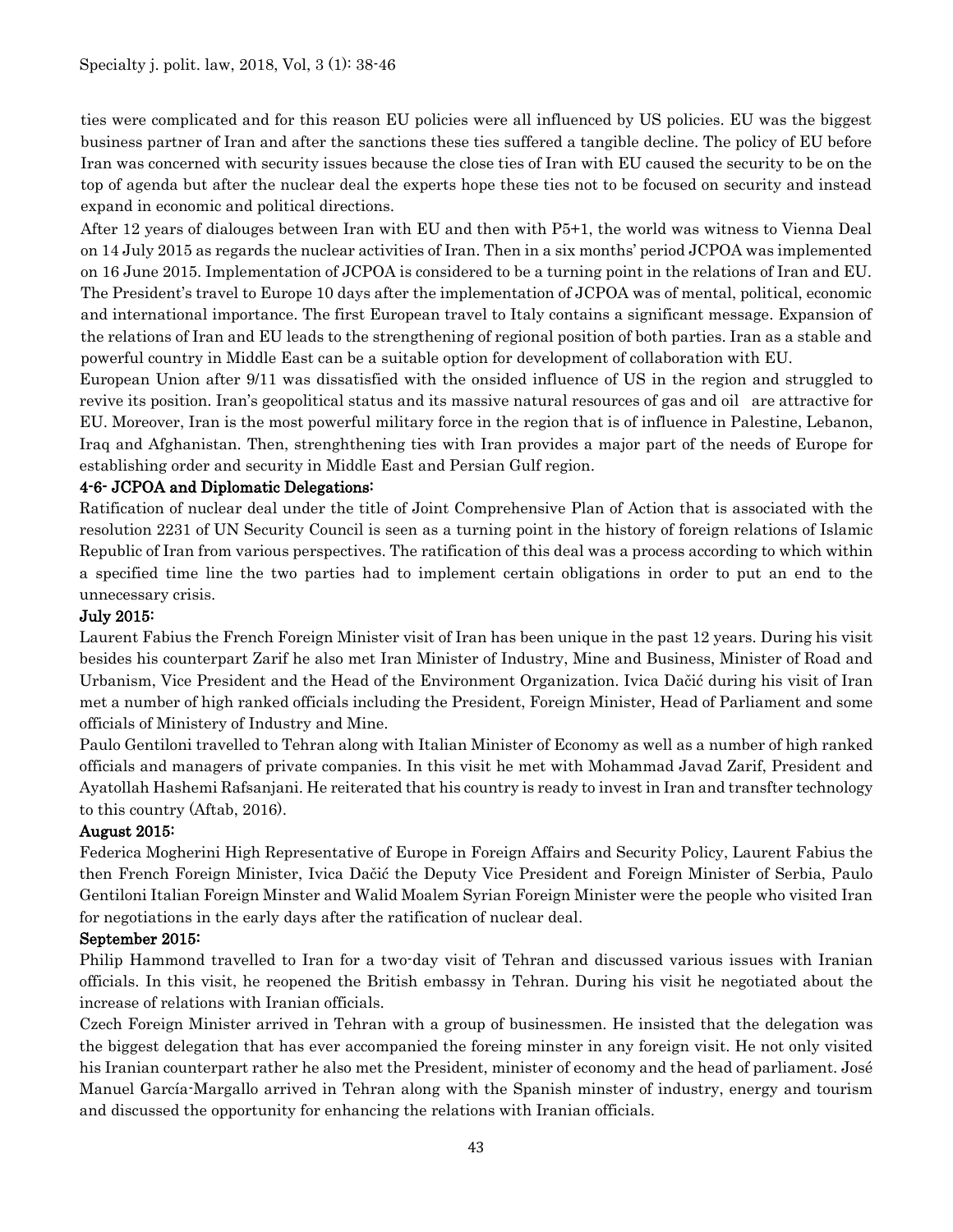Mauro Vieira travelled to Tehran to meet Iranian officials and evaluate the possibility of expansion of relations in international and regional scales. Bert Koenders was one of the European foreign ministers who visited Tehran after the ratification of JCPOA. He travelled to Tehran upon the inivitation of Mohammad Javad Zarif. He met with President, Ali Shamkhani and Ali Larijani. Immigration crisis in Europe and regional crises were maong the issues that were discussed in the meetings.

## October 2015:

Octorber 2015 was the month when the JCPOA was adopted and ratified in the parliaments of IRAN and P5+1 in 90 days. Moreover, during this month President Hassan Rouhani travelled to New York to participate in the senventieth UN General Assembly Meeting and during this travel he met with the presidents of various countries. In this point we were witness to the disasterous stampede of Mina in which 400 Iranian pilgrimers were killed in Mecca. This disaster and irresponsible behavior of Saudi officials caused the relations between Tehran and Riadh to get darken more than ever. Croatian Parliament Speaker, Polish Parliament Speaker, Japenese Foreign Minster, Indonesian Foreign Minster, German Foreign Minster, Lebanese Foreign Minster were the officials who arrived in Tehran to talk with Iranian officials in order to enhance the ties with Iran.

#### November 2015:

Foreign Minster of South Korea, Vice President of South Africa and Belgian foreign minister visited Tehran in the eighth month since the ratification of JCPOA.

## December 2015:

In December the Summit of 9 Gas Exporting Countries Forum including the presidents of Russia, Iraq, Bolivia, Venezuela, Equatorial Guinea, Nigeria, Turkmenistan, Prime Minster of Algeria, Special Delegation of Azerbaijan and the Secretary General of World Energy Forum was held in Tehran.

Putin's visit of Tehran and his meeting with the Supreme Leader and the President was one of the other examples of the presence of world leaders in Iran that was widely covered by world media. In this visit, seven documents of bilateral cooperation were signed that depicted an expansive perspective for promotion of Tehran-Moscow relations. Moreover, in this month Gurbanguly Berdimuhamedow the President of Turkmenistan arrived in Tehran and visited Iranian officials and signed 9 documents of cooperation with Iranian counterparts.

#### January 2016:

One of the key events that had been forcasted in JCPOA was the day of implementation of this international plan, i.e. 2016 January 16. After the implementation of the nuclear obligations of Islamic Republic of Iran including the phasing out of a number of centrifuges and redesigning Arak reactor; PMD file will be closed and all related sanctions will be lifted. Thus, this way the two parties entered the post-JCPOA age. Few days before the date of implementation of JCPOA, Ibrahim Jafari Iraqi Foreign Minister, Christian Jensen Danish Foreign Minister, Retno Marsudi Indonesian Foreign Minister and De Bar Tolomeo the Speaker of the Parliament of Luxembourg travelled to Tehran. On 2016 January 18 Yukiya Amano the Secretary General of IAEA arrived in Tehran to evaluate the implementation of nuclear obligations of Iran.

#### February 2016:

February was one of the busiest months in the diplomatic history of Islamic Republic of Iran; in this month President Rouhani travelled to Italy and France and the outcome of these visits was the ratification of 14 memorandums with Italy and 20 memorandums with France. In this month Xi Jinping Chinese President arrived in Tehran as one of the members of P5+1 and discussed the issues of redesigning of Arak Reactor. 17 memorandums were signed during this visit that amounted to 600 billion dollars. The President of Ghana, Greek Prime Minister, Thai Foreign Minister, German Foreign Minister, Kyrgyz Prime Minister and the Minster of Investment arrived in Tehran in February.

#### Contracts Signed After JCPOA:

#### Contrat with Peugeot

Peugeot can be considered the first European company that signed a contract with Iranian automotive manufacturers in order to bring its products to Iranian market. Like past 40 years, Iran Khodro became the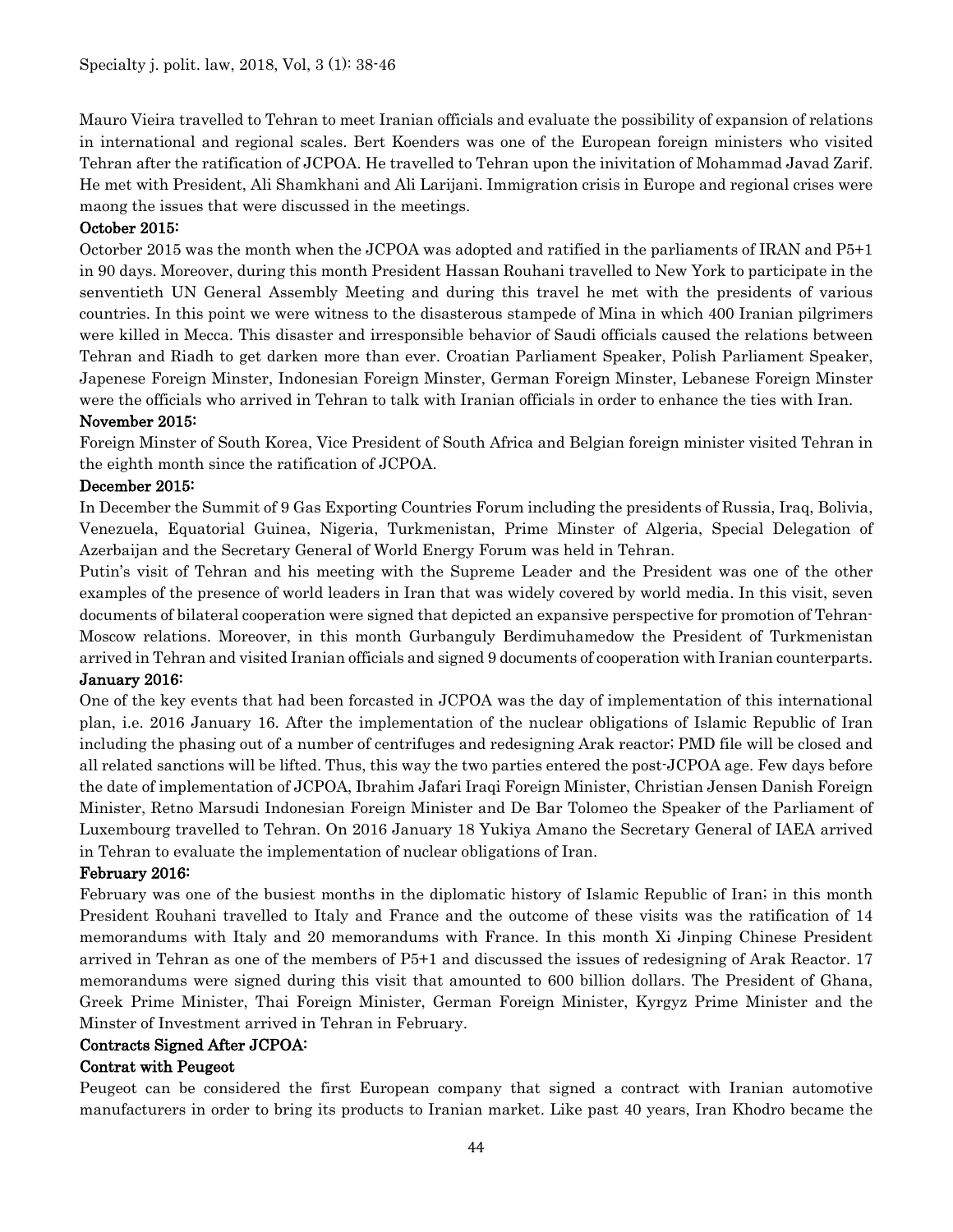business partner of Peugeot and a new company known as IKAP joint venture was founded in Iran with 50/50 shares.

IKAP is producing modern Peugeot cars inside Iranian soil for markets in Iran and Middle East. The first product will be Peugeot 2008 that is supposed to be in the market until the end of 2017. According to the Director of Peugeot, IKAP will start the production of Peugeot 301 and 208 next year.

#### Contract with Citroën

Citroën the other company affiliated to PSA Holding chose SAIPA as its business partner. The reason of this choice was announced by the directors of Citroen to be the successful experience of production and presentation of Xantia in Iran. According to the contract signed between SAIPA and Citroën 50 percent of the SAIPA Kashan was sold to Citroën in order to be a platform for the production of such products as C4 and C6. This contract included also 30 percent of the products of SAIPA Kashan.

## Contract with Renault

Renault was not satisfied with Iran Khodro and Pars Khordro specifically in the quality of after-sales services and production quality and this time it decided to have independent presence in Iranian market. Thus, this company signed a contract with an Iranian organization. Then, Renault signed its contract with IDRO (The Industrial Development & Renovation Organization of Iran). According to this contract, Renault will own 60 percent of the joint venture that was founded by the collaboration of IDRO which will have only 40 percent of the venture. As the major share holder Renault can make easier decisions and it is dealing now with a governmental organization not a car manufacturer.

## Contract with Hyundai

Hyundai is the first Asian automotive manufacturer that has signed cooperation contract with Iranian car makers. This cooperation contract has been signed between South Korean Hyundai and Kerman Motor of Iran that aims to produce i10 and i20 in Iran. We have to wait and see that if the brilliant experience of the production of DAEWOO will be repeated by Kerman Motor in the production of Hyundai or not.

Furthermore, it was almost 14 years after the visit of a Chinese President of Iran (in 2002) that Xi Jinping arrived in Tehrn leading a political and economic delegation consisted of three deputies of the Prime Minister and 6 ministers as well as businessmen and media. This visit by Xi Jinping in the second week after the annulment of the sanctions and immediately after visiting Saudi Arabia and Egypt amid the tensions between Riadh and Tehran shows that Chinese think of peace and expansion of their strategic relations with the heart of world energy. The two countries seek to reach an expansive agreement based on comprehensive strategic cooperation after the implementation of JCPOA and sanction lift. Establishing the 25 years of strategic relations, ratification of 17 documents of cooperation and enhancing commercial relations to 600 billion dollars in 10 years were among the most important outcomes of Chinese President's visit of Tehran and high ranked Iranian officials.

President Rouhani's visits of Italy and France accompanied by 6 minsters were postponed due to terrorists' attacks in France. This was the first European visit of the President of Islamic Republic of Iran. The most important achievement of this 3 days' presidential visit of Italy was the ratification of bilateral cooperation documents in economic and commercial domains that amounted to 17 billion dollars. Rouhani was accompanied by 120 political and economic Iranian elites and besides meeting Italian Prime Minster he also visited Italian historical monument including Colosseum .

Hassan Rouhani entered Paris and was warmly received by French President after the cancellation the previous visit plan due to ISIS attacks in Paris. Before meeting François Hollande Rounhi met 20 French industry owners. Most anlysts sugget that this visit aimed to pave the ground for more economic cooperation after the ratification of JCPOA and sanctions lift after 10 years of political tensions. Signing 20 memorandums including the contract of buying 118 planes from Air Bus for almost 25 billion dollars, contract of joint venture of Peugeot-Citroen and Iran Khodro that aims at investing 400 million Euros in Iran in 5 years and the contract with TOTAL for selling 150 to 200 thousands barrel of crude oil per day were among the achievements of the visit of